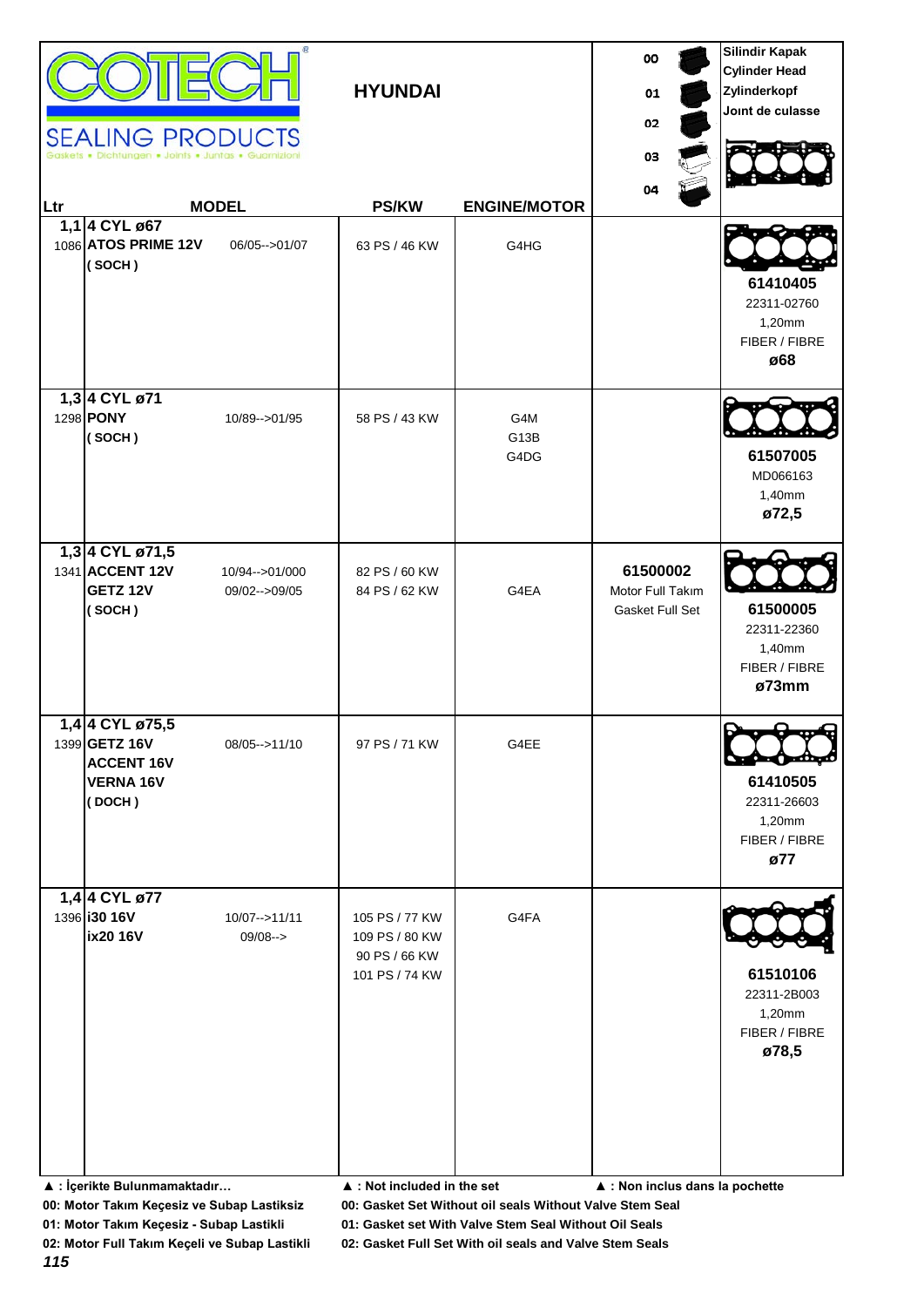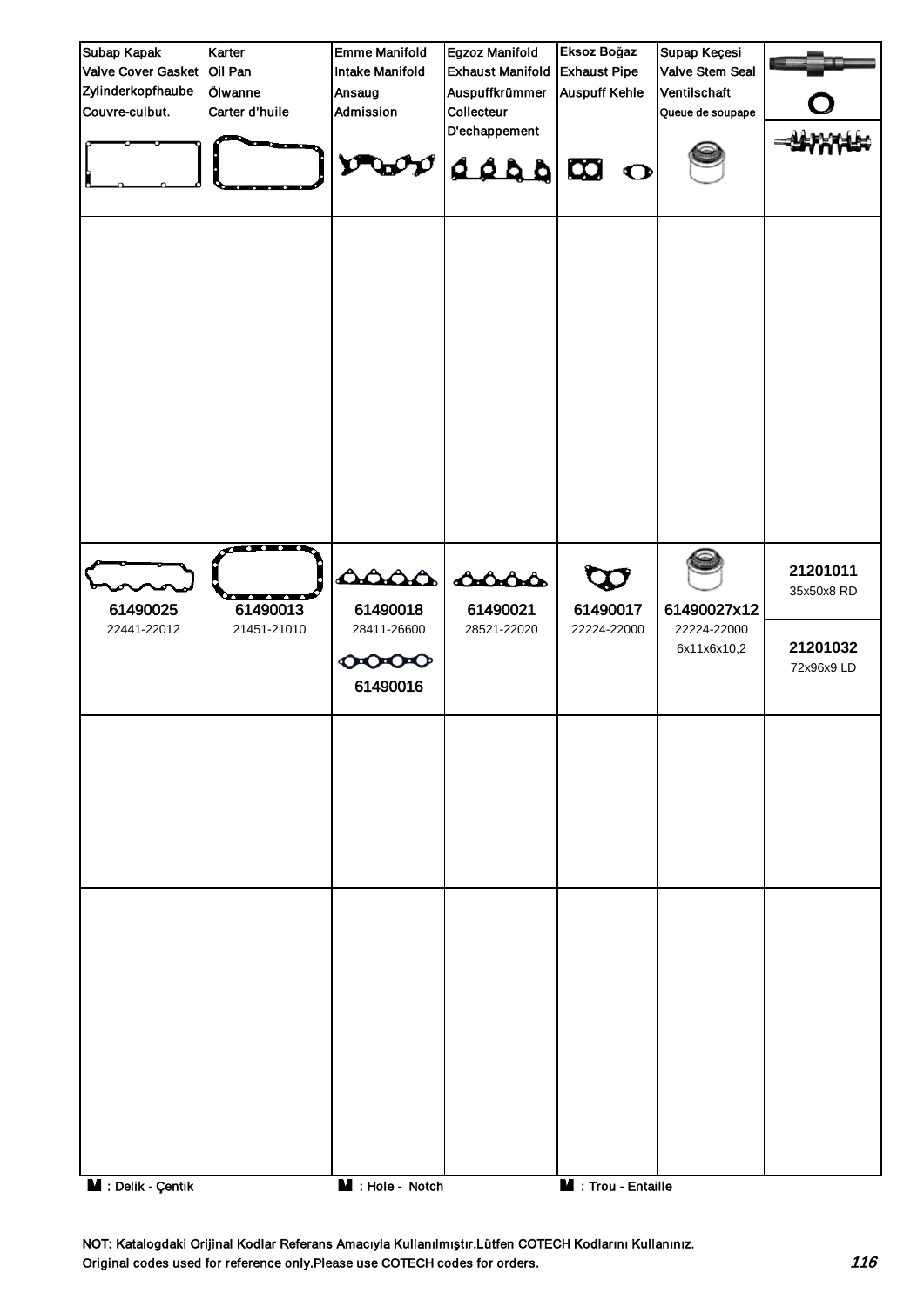| œ<br><b>SEALING PRODUCTS</b><br>Dichtungen . Joints . Juntas . Guarnizioni | <b>HYUNDAI</b>                             |                     | 00<br>01<br>02<br>03                                                | <b>Silindir Kapak</b><br><b>Cylinder Head</b><br>Zylinderkopf<br>Joint de culasse |
|----------------------------------------------------------------------------|--------------------------------------------|---------------------|---------------------------------------------------------------------|-----------------------------------------------------------------------------------|
| <b>MODEL</b><br>Ltr                                                        | <b>PS/KW</b>                               | <b>ENGINE/MOTOR</b> |                                                                     |                                                                                   |
| 1,4 4 CYL ø72,5<br><b>ACCENT BLUE</b><br>$2014 - >$<br>1,400cc 16 V        |                                            | DOCH-MPI            | 04<br>61520002<br>2091003U00<br>Motor Full Takım<br>Gasket Full Set | 61520005<br>22311-03445<br>ø73,5                                                  |
| ▲ : İçerikte Bulunmamaktadır                                               | $\blacktriangle$ : Not included in the set |                     | $\blacktriangle$ : Non inclus dans la pochette                      |                                                                                   |

**01: Motor Takım Keçesiz - Subap Lastikli 01: Gasket set With Valve Stem Seal Without Oil Seals**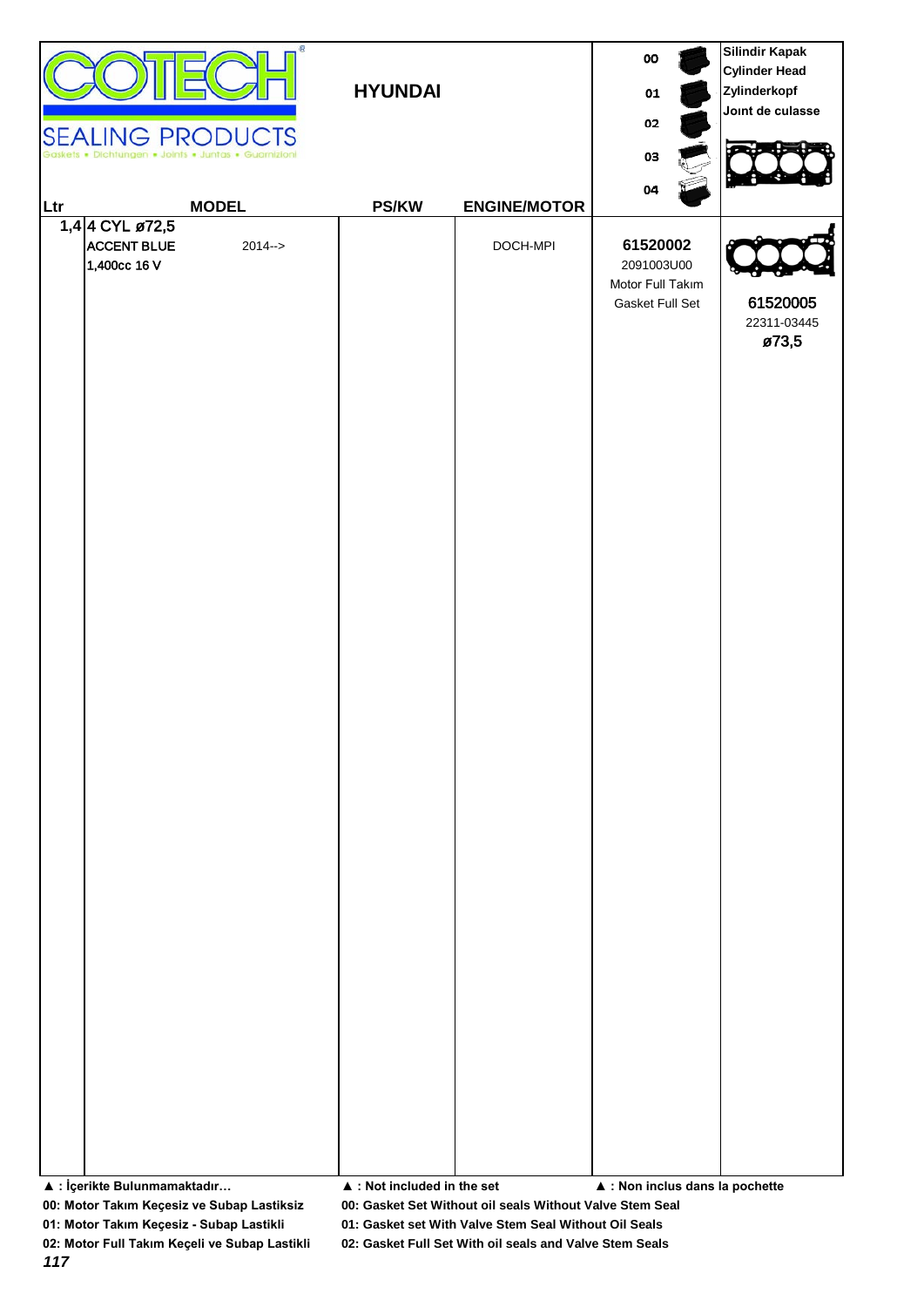

NOT: Katalogdaki Orijinal Kodlar Referans Amacıyla Kullanılmıştır.Lütfen COTECH Kodlarını Kullanınız. Original codes used for reference only.Please use COTECH codes for orders. The context of the codes for orders.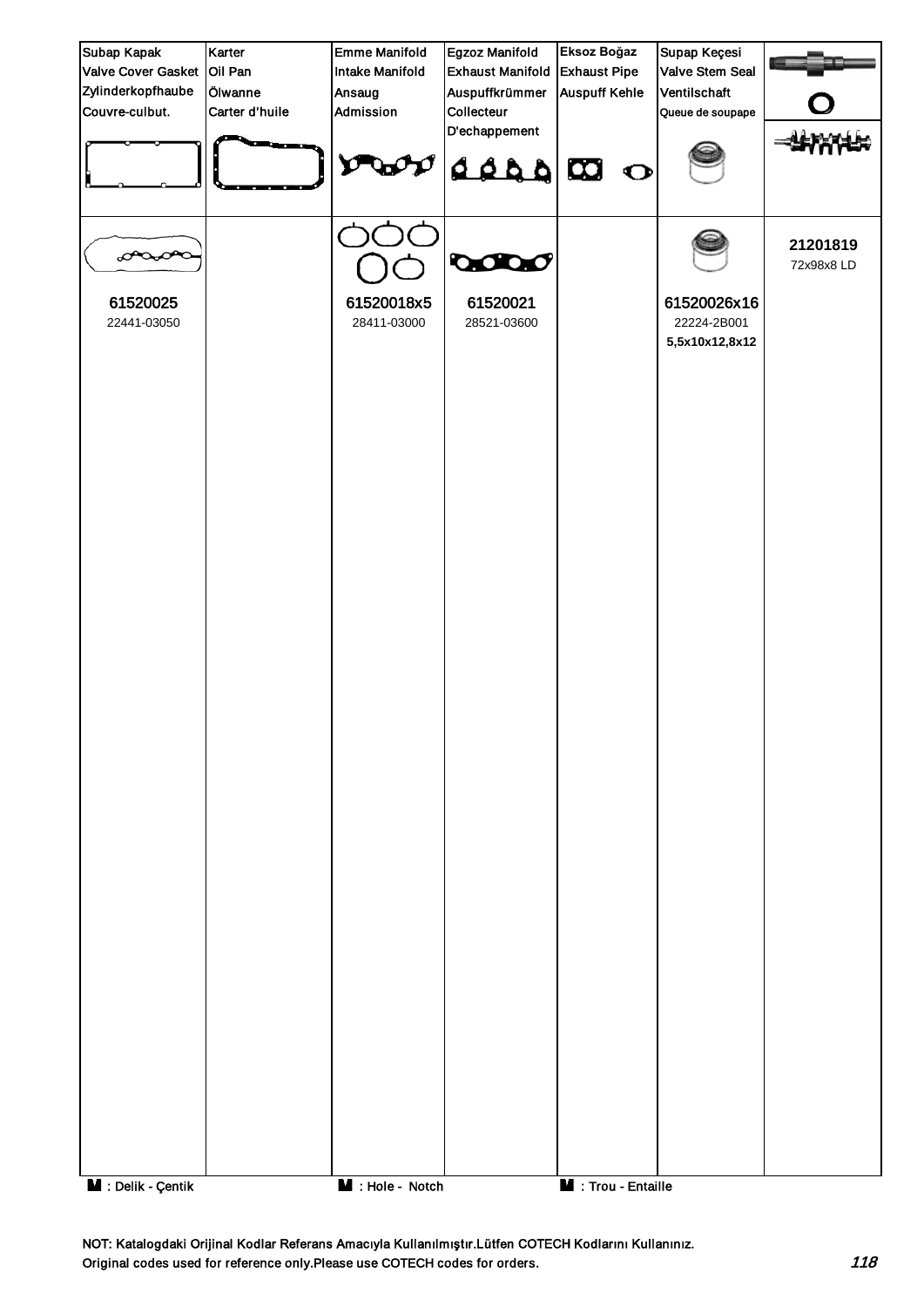| Ltr             | 1,5 4 CYL ø75,5<br>1468 EXCELL<br><b>PONY</b><br><b>LANTRA</b><br><b>S-COUPE</b><br>(SOCH) | <b>SEALING PRODUCTS</b><br>Dichtungen . Joints . Juntas . Guarnizion<br><b>MODEL</b><br>10/85 -- > 05/96 | <b>HYUNDAI</b><br><b>PS/KW</b><br>86 PS / 63 KW<br>72 PS / 53 KW                  | <b>ENGINE/MOTOR</b><br>G15B<br>G4DJ<br>G4J | 00<br>01<br>02<br>03<br>04      | <b>Silindir Kapak</b><br><b>Cylinder Head</b><br>Zylinderkopf<br>Joint de culasse<br>61500305<br>MD016163<br>1,40mm<br>61500306<br>MD016163<br>2,00mm<br>ø76,5 |
|-----------------|--------------------------------------------------------------------------------------------|----------------------------------------------------------------------------------------------------------|-----------------------------------------------------------------------------------|--------------------------------------------|---------------------------------|----------------------------------------------------------------------------------------------------------------------------------------------------------------|
|                 | 1,5 4 CYL ø75,5<br>1495 ACCENT<br><b>LANTRA</b><br><b>S COUPE</b><br>(SOCH)                | 10/94-->01/00                                                                                            | 88 PS / 65 KW                                                                     | G4EK                                       | 61490002<br>20910-22A00         | 61490005<br>22311-22130<br>1,40mm<br>FIBER / FIBRE<br>ø77                                                                                                      |
| 1591 <b>130</b> | 1,6 4 CYL ø77<br>i20<br><b>ix20</b><br>▲ : İçerikte Bulunmamaktadır                        | 10/07 -- > 11/11<br>$09/08 ->$<br>$11/10->$                                                              | 116 PS / 85 KW<br>126 PS / 93 KW<br>125 PS / 92 KW<br>▲ : Not included in the set | G4FC                                       | ▲ : Non inclus dans la pochette | 61510106<br>22311-2B003<br>1,20mm<br>FIBER / FIBRE<br>ø78,5                                                                                                    |

**01: Motor Takım Keçesiz - Subap Lastikli 01: Gasket set With Valve Stem Seal Without Oil Seals**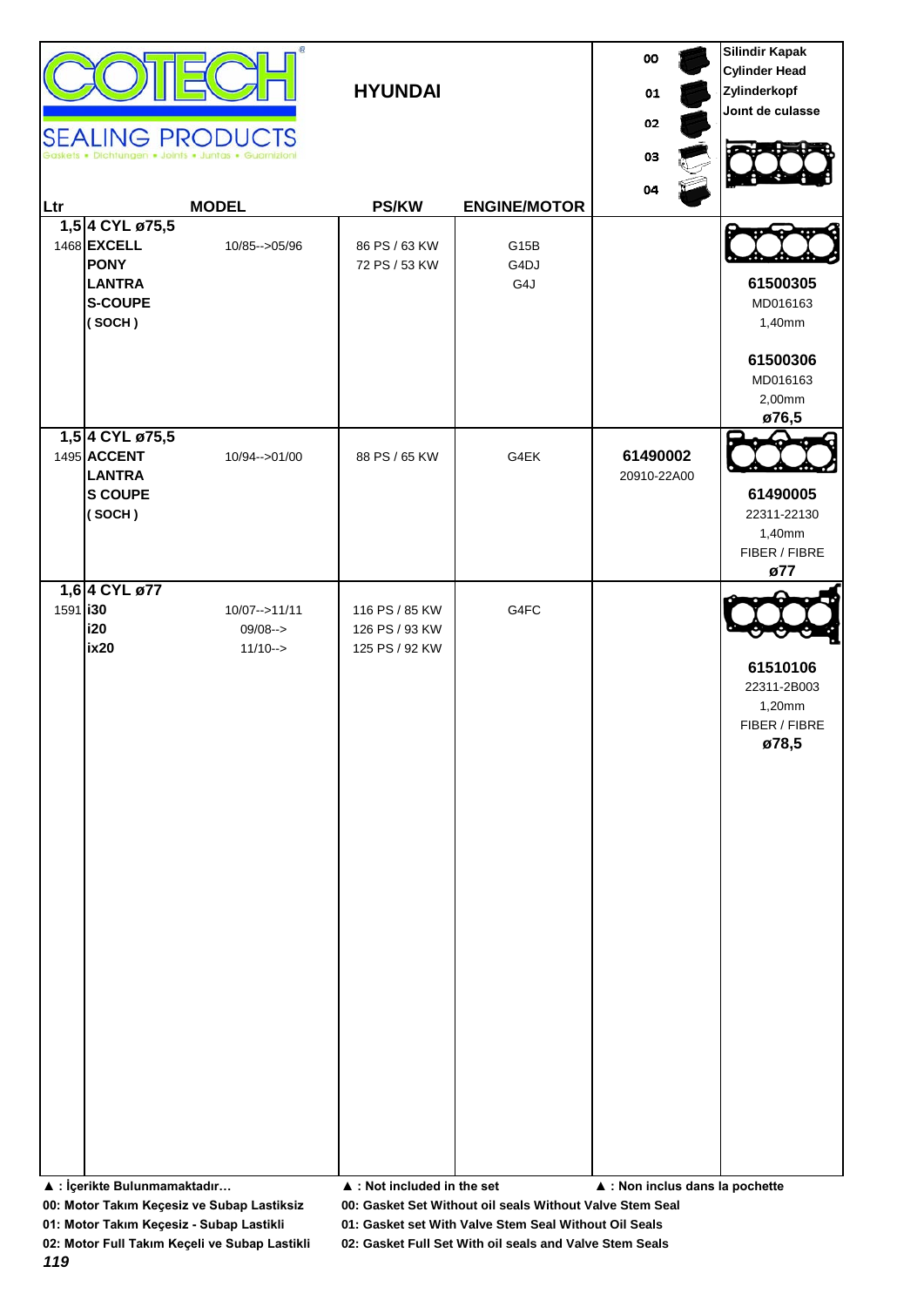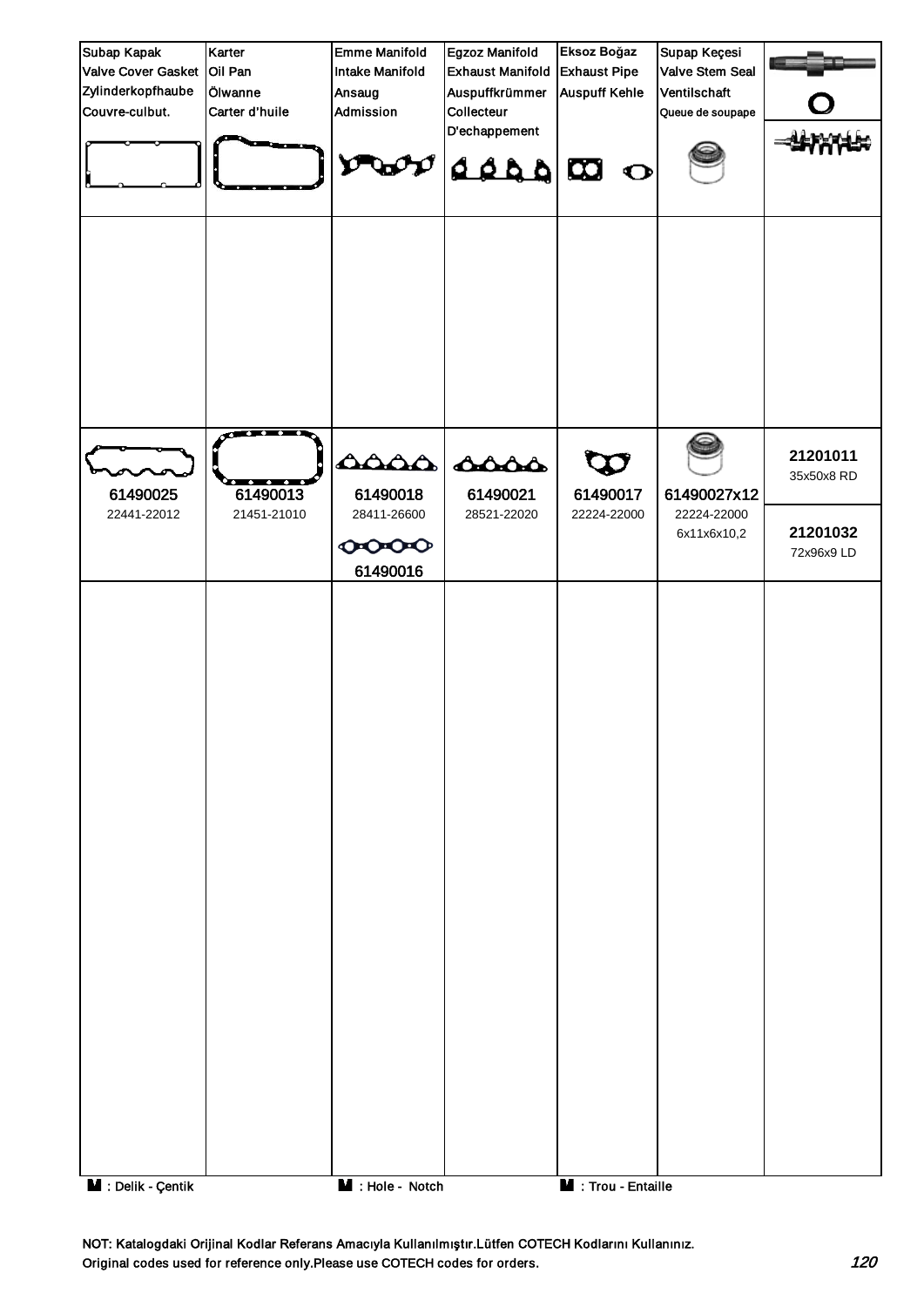| Ltr | 1,8 4 CYL ø82<br>1795 ELANTRA 16V<br><b>LAVITA 16V</b><br><b>MATRIX 16V</b>                       | <b>SEALING PRODUCTS</b><br><b>MODEL</b> | <b>HYUNDAI</b><br><b>PS/KW</b><br>122 PS / 90 KW | <b>ENGINE/MOTOR</b><br>G4GB<br>G4GB2 | 00<br>01<br>02<br>03<br>04                 | <b>Silindir Kapak</b><br><b>Cylinder Head</b><br>Zylinderkopf<br>Joint de culasse<br>61418005<br>22311-23700<br>1,20mm<br>FIBER / FIBRE<br>ø84                                                                                                 |
|-----|---------------------------------------------------------------------------------------------------|-----------------------------------------|--------------------------------------------------|--------------------------------------|--------------------------------------------|------------------------------------------------------------------------------------------------------------------------------------------------------------------------------------------------------------------------------------------------|
|     | 1,9 4 CYL ø83<br>1,905 LANTRA<br>(SOCH)                                                           | 03/98 -- > 10/00                        | 68 PS / 50 KW                                    | XUD9                                 | 61204002<br>0197.H5<br>61204003<br>0197.H4 | 61204009<br>0209.S5<br>1,36 mm $1$ M<br>61204008<br>0209.S6<br>1,40 mm $2$ $\blacksquare$<br>61204007<br>0209.S7<br>1,44 mm $3$ $\blacksquare$<br>61204006<br>0209.S8<br>1,48 mm $4 \text{ M}$<br>61204005<br>0209.S9<br>1,53 mm $5$ M<br>ø 84 |
|     | 2,00 4 CYL ø82<br>1975 ELANTRA 16V<br><b>TUSCON 16V</b><br>i 30 16V<br><b>COUPE 16V</b><br>(DOCH) | 06/00 -- > 07/06<br>08/04-->03/10       | 141 PS / 104 KW<br>143 PS / 105 KW               | G4GC                                 |                                            | 61418005<br>22311-23700<br>1,20mm<br>FIBER / FIBRE<br>ø84                                                                                                                                                                                      |
|     | 2,0 4 CYL ø85<br>1997 SONATA<br><b>SANTAMO</b>                                                    | 09/88 -- > 08/91                        | 101 PS / 74 KW                                   | G4P                                  |                                            | 61500905<br>MD040533<br>1,40mm<br>61500906<br>MD040533<br>2,00mm<br>ø86                                                                                                                                                                        |

**01: Motor Takım Keçesiz - Subap Lastikli 01: Gasket set With Valve Stem Seal Without Oil Seals**

**<sup>▲ :</sup> İçerikte Bulunmamaktadır… ▲ : Not included in the set ▲ : Non inclus dans la pochette**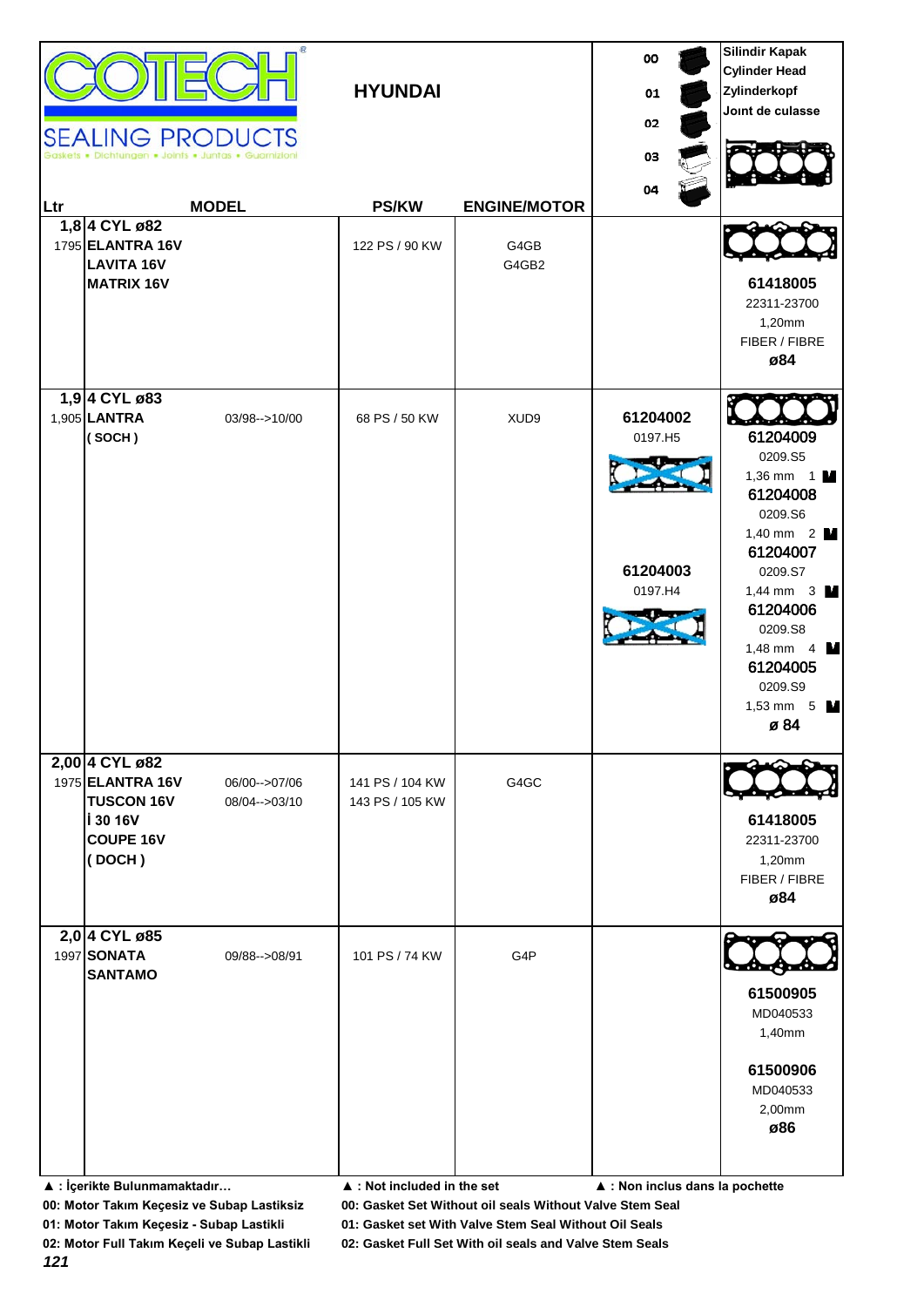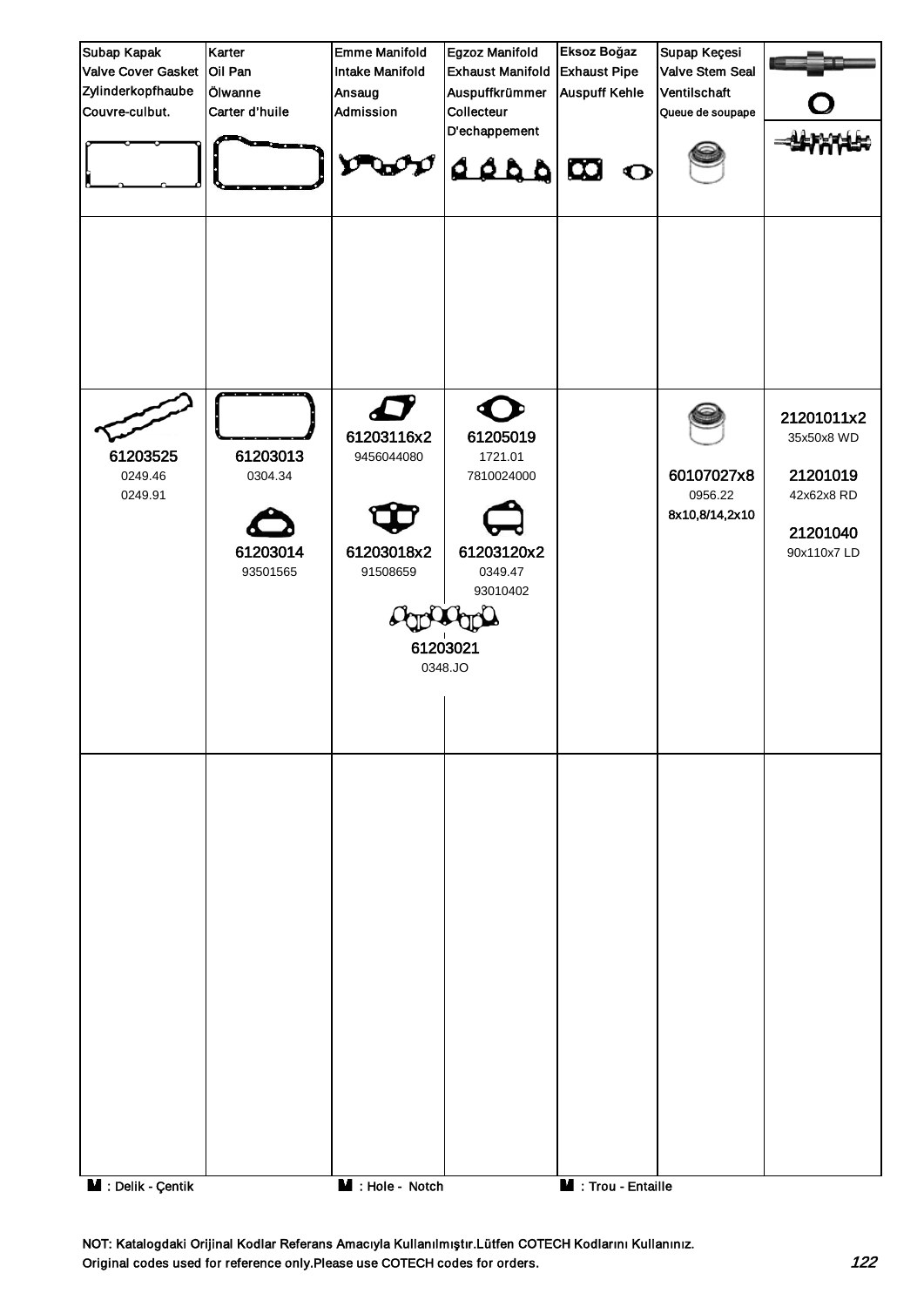|     | <b>SEALING PRODUCTS</b>                                                                                                                                                        |                                | <b>HYUNDAI</b>                                                   |                                                                                  | 00<br>01<br>02<br>03                         | <b>Silindir Kapak</b><br><b>Cylinder Head</b><br>Zylinderkopf<br>Joint de culasse                               |
|-----|--------------------------------------------------------------------------------------------------------------------------------------------------------------------------------|--------------------------------|------------------------------------------------------------------|----------------------------------------------------------------------------------|----------------------------------------------|-----------------------------------------------------------------------------------------------------------------|
| Ltr |                                                                                                                                                                                | <b>MODEL</b>                   | <b>PS/KW</b>                                                     | <b>ENGINE/MOTOR</b>                                                              | 04                                           |                                                                                                                 |
|     | 2,0 4 CYL ø85<br>1997 SONATA 16V<br><b>TRAJET 16V</b><br><b>SANTA FE 16V</b><br>(DOCH)                                                                                         | $06/98-->$                     | 136 PS / 100 KW<br>131 PS / 96 KW                                | G4BP<br>G4JP-EG<br>G4JP-G<br>G43P                                                |                                              | 61510005<br>22311-38100<br>1,20mm<br>FIBER / FIBRE<br>ø86                                                       |
|     | 2,4 4 CYL ø88<br>2359 SONATA NF 16V<br>(DOCH)                                                                                                                                  | $01/05--$                      | 162 PS / 119 KW                                                  | G4KC                                                                             |                                              | 61419005<br>22311-25211<br>1,20mm<br>FIBER / FIBRE<br>61419006<br>22311-25211<br>1,80mm<br>FIBER / FIBRE<br>ø90 |
|     | 2,4 4 CYL ø86,5<br>2351 SONATA EF 16V<br><b>SANTA FE 16V</b><br>(DOCH)                                                                                                         | $99 - 01$                      | 135 PS / 99 KW<br>146 PS / 100 KW                                | G4JS2                                                                            |                                              | 61510205<br>22311-38200<br>1,20mm<br>FIBER/FIBRE                                                                |
|     | 2,5 4 CYL ø91<br>2476 H100 D<br><b>H100 (AU)</b><br>H1<br><b>H100TD</b><br>H <sub>1</sub> TD<br>H <sub>1</sub> TCI<br><b>GALLOPER TD</b><br><b>LIBERO</b><br><b>LEBERO TCI</b> | 12/94-->03/00<br>10/97-->04/04 | 78PS / 57 KW<br>80 PS / 59 KW<br>99 PS / 73 KW<br>101 PS / 74 KW | D4BA/X<br>D <sub>4</sub> BF<br>D <sub>4</sub> BH<br>4D56TCI<br>D4BF/D4BH<br>4D56 | 61450001<br>MD050092<br>61450002<br>MD050092 | ಿದಳಿದ್<br>61450005<br>MD050545<br>1,80mm<br>ø92,5                                                               |
|     | 2,5 4 CYL ø91<br>2497 H-1 CRDI                                                                                                                                                 | 08/03-->04/04                  | 140 PS / 103 KW                                                  | D <sub>4</sub> C <sub>B</sub>                                                    |                                              | 61415505<br>22311-4A000<br>1,40mm<br>FIBER / FIBRE<br>ø92,5                                                     |

**▲ : İçerikte Bulunmamaktadır… ▲ : Not included in the set ▲ : Non inclus dans la pochette**

**00: Motor Takım Keçesiz ve Subap Lastiksiz 00: Gasket Set Without oil seals Without Valve Stem Seal**

**01: Motor Takım Keçesiz - Subap Lastikli 01: Gasket set With Valve Stem Seal Without Oil Seals**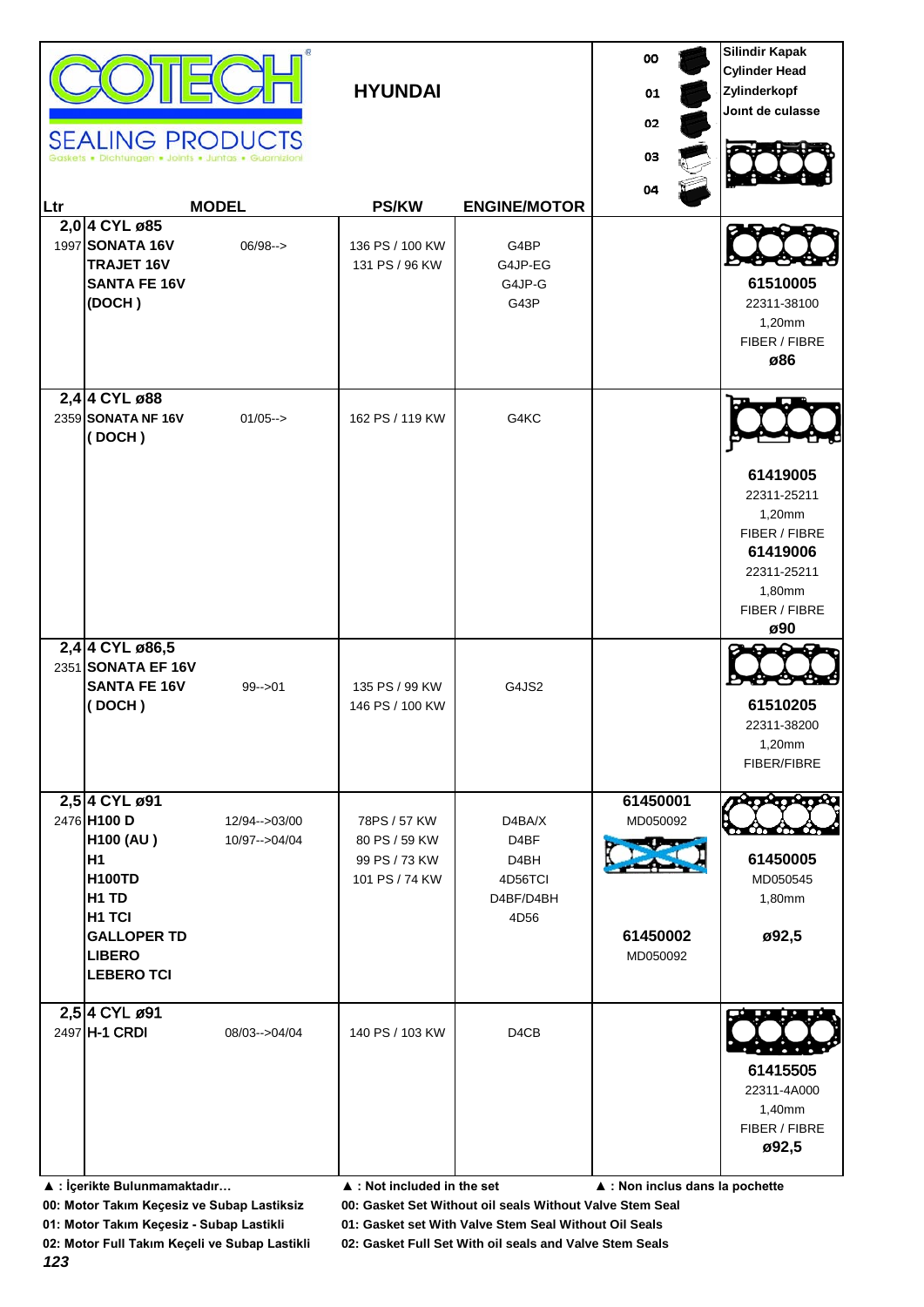

NOT: Katalogdaki Orijinal Kodlar Referans Amacıyla Kullanılmıştır.Lütfen COTECH Kodlarını Kullanınız. Original codes used for reference only.Please use COTECH codes for orders. The context of the codes for orders.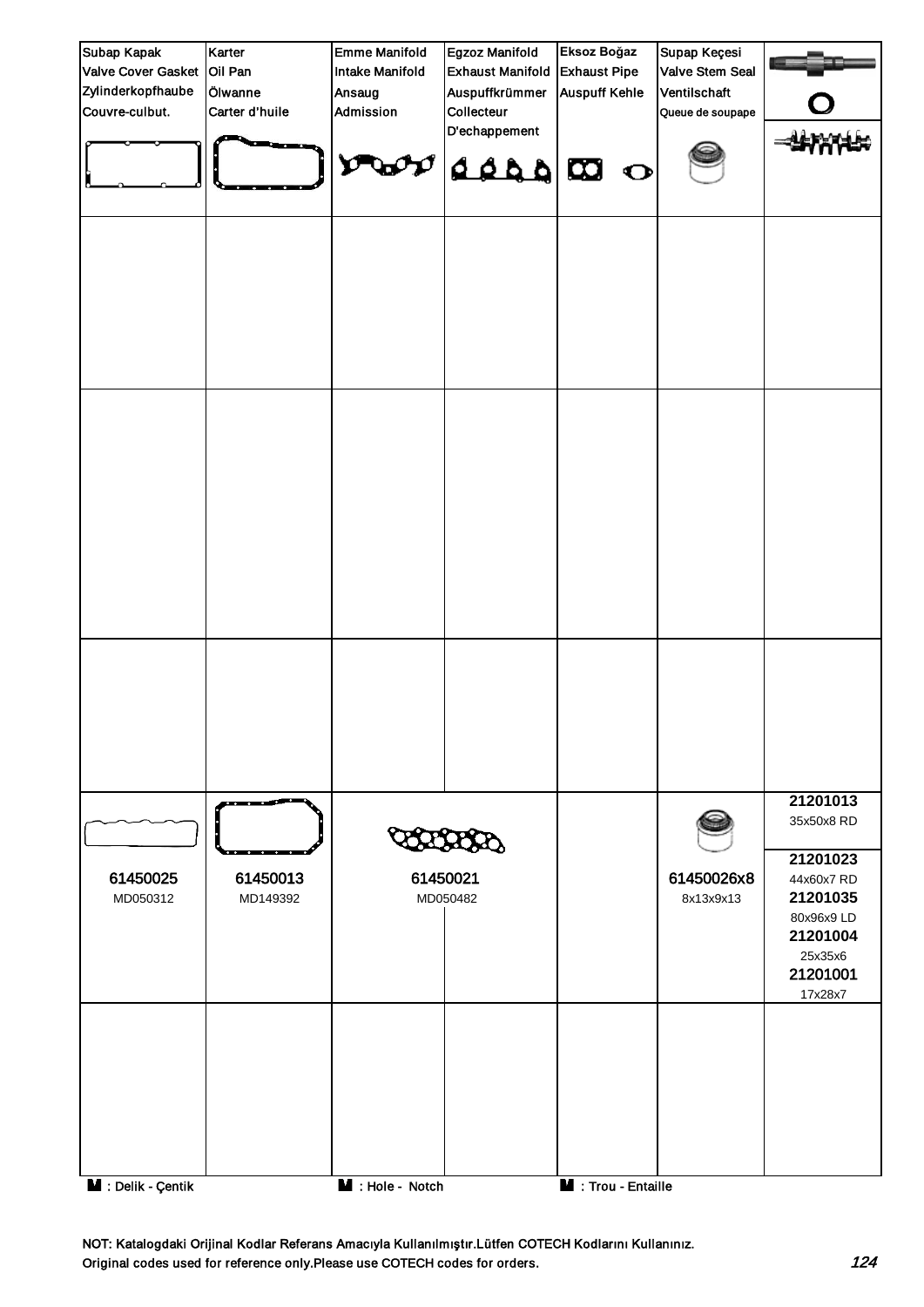| Ltr | <b>SEALING PRODUCTS</b><br>Dichtungen . Joints . Juntas . Guarnizio<br>2,5 4 CYL ø91<br>2476 GALLOPER TCi<br><b>GALLOPER TD</b><br><b>GRACE D</b><br><b>GRACE TD</b><br><b>H-1 TD</b><br>H100 D<br><b>H100 TD</b><br><b>PORTER TCi</b><br><b>PORTER TD</b><br><b>STAREX TCi</b><br><b>STAREX TD</b><br><b>TERRACAN D</b><br><b>TERRACAN TD</b> | <b>MODEL</b><br>$07/93 ->$ | <b>HYUNDAI</b><br><b>PS/KW</b><br>105 PS / 77 KW<br>75 PS / 55 KW | <b>ENGINE/MOTOR</b><br>D <sub>4</sub> BA<br>D4BF<br>D <sub>4</sub> BH<br>D <sub>4</sub> BX | oo<br>01<br>02<br>03<br>04<br>61470002<br>1000A901 | <b>Silindir Kapak</b><br><b>Cylinder Head</b><br>Zylinderkopf<br>Joint de culasse<br>61470005<br>MD302893<br>1,60mm 5 M<br>61470006<br>22311-42525<br>1,55mm 4 $\blacksquare$<br>61470007<br>22311-42855<br>1,50mm $3 \text{ M}$<br>61470008<br>22311-42515<br>1,45mm $2$ M<br>ø92,5 |
|-----|------------------------------------------------------------------------------------------------------------------------------------------------------------------------------------------------------------------------------------------------------------------------------------------------------------------------------------------------|----------------------------|-------------------------------------------------------------------|--------------------------------------------------------------------------------------------|----------------------------------------------------|--------------------------------------------------------------------------------------------------------------------------------------------------------------------------------------------------------------------------------------------------------------------------------------|
|     | 2,6 4 CYL ø91<br>2607 H100 D<br><b>H100 (AU)</b><br>H <sub>1</sub><br><b>H100 (AU-M)</b>                                                                                                                                                                                                                                                       | 04/96-->09/99              | 85 PS / 60 KW                                                     | D <sub>4</sub> B <sub>B</sub>                                                              | 61450001<br>MD050092<br>61450002<br>MD050092       | 61450005<br>MD050545<br>1,80mm<br>ø92,5                                                                                                                                                                                                                                              |
|     | 3,3 3 CYL ø92<br>3342 SONATA V<br>▲ : İçerikte Bulunmamaktadır                                                                                                                                                                                                                                                                                 | $01/08 ->$                 | 250 PS / 184 KW<br>▲ : Not included in the set                    | G6DB                                                                                       | ▲ : Non inclus dans la pochette                    | 61510305<br>22311-3C140<br>1,50mm<br>FIBER / FIBRE<br>22311-3C130<br>1,50mm<br>FIBER / FIBRE<br>ø93,5                                                                                                                                                                                |

**01: Motor Takım Keçesiz - Subap Lastikli 01: Gasket set With Valve Stem Seal Without Oil Seals**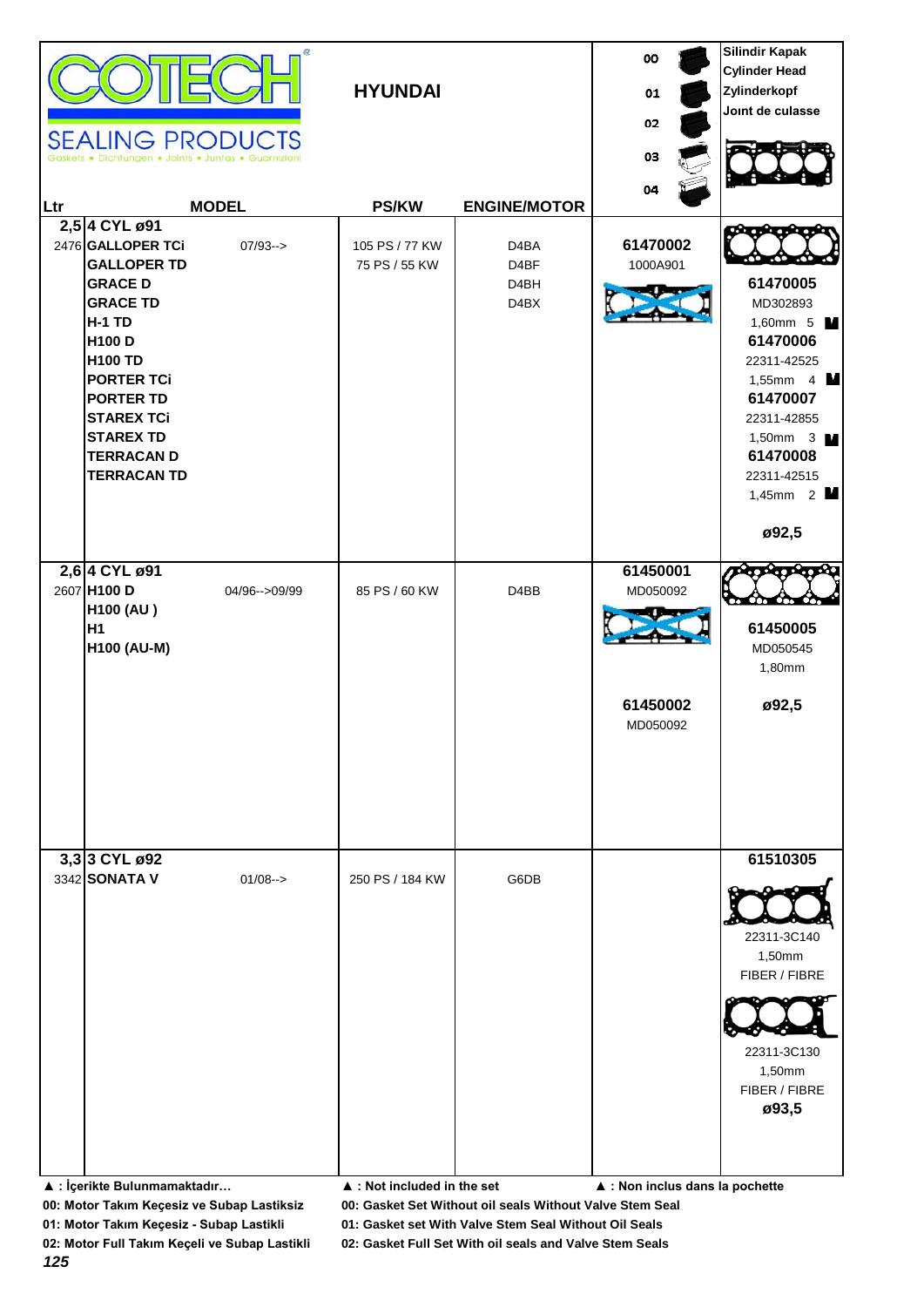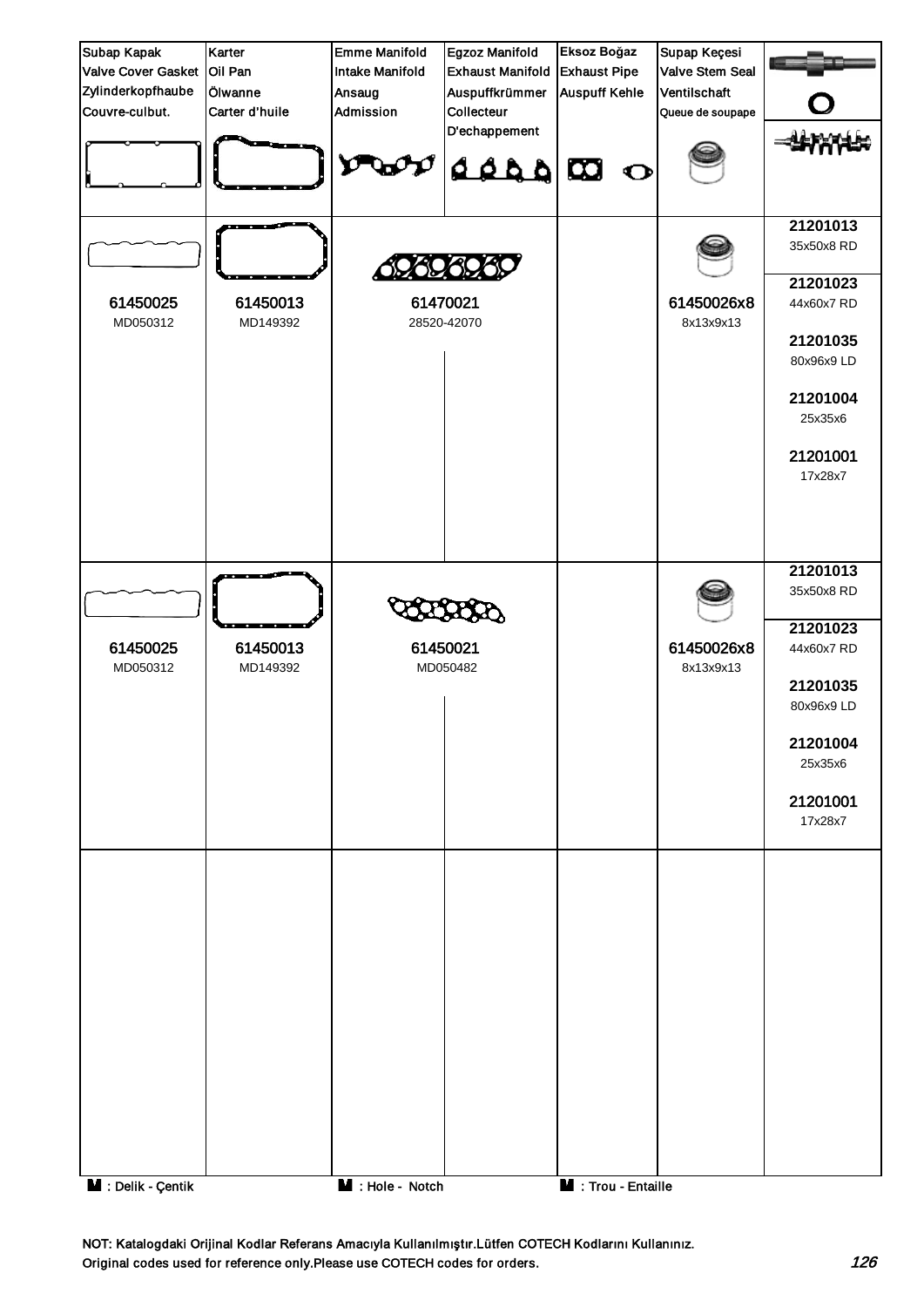| <b>SEALING PRODUCTS</b><br><u>lLtr</u><br>3,5 6 CYL ø93<br>3497 TERRACAN<br><b>CENTENNIAL</b><br><b>XG 350</b><br><b>V6 24 V</b> | œ<br>Dichtungen . Joints . Juntas . Guarnizion<br><b>MODEL</b><br>07/01-->10/06<br>$06/00--$ | <b>HYUNDAI</b><br><b>PS/KW</b><br>195 PS / 143 KW<br>197 PS / 145 KW | <b>ENGINE/MOTOR</b><br>G6CV | 00<br>01<br>02<br>03<br>04                     | <b>Silindir Kapak</b><br><b>Cylinder Head</b><br>Zylinderkopf<br>Joint de culasse<br>61416005<br>22311-39501<br>1,20mm<br>FIBER / FIBRE<br>22311-39502<br>1,20mm<br>FIBER / FIBRE<br>ø94 |
|----------------------------------------------------------------------------------------------------------------------------------|----------------------------------------------------------------------------------------------|----------------------------------------------------------------------|-----------------------------|------------------------------------------------|------------------------------------------------------------------------------------------------------------------------------------------------------------------------------------------|
| $3,8$ 6 CYL<br>3800 AZERA V6<br>▲ : İçerikte Bulunmamaktadır                                                                     | 2007-->2010                                                                                  | $\blacktriangle$ : Not included in the set                           |                             | $\blacktriangle$ : Non inclus dans la pochette | 61520305<br>ø93,5                                                                                                                                                                        |

**01: Motor Takım Keçesiz - Subap Lastikli 01: Gasket set With Valve Stem Seal Without Oil Seals**